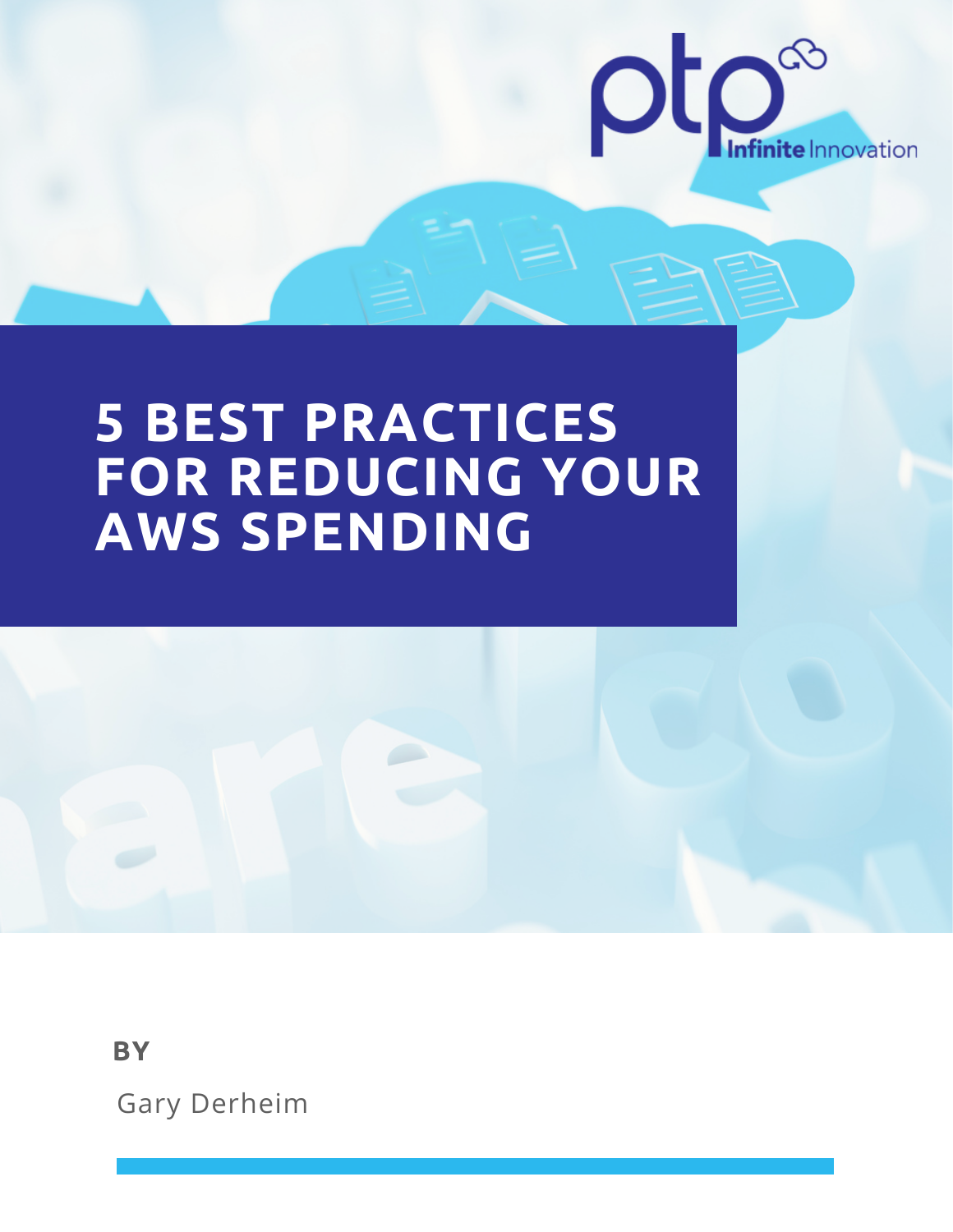#### **FIND UNUSED RESOURCES 1**

The easiest way to optimize cloud costs is to look for unused or unattached resources. Often an administrator or developer might "spin up" a temporary server to perform a function, and forget to turn it off when the job finishes. In another common use case, the administrator may forget to remove storage attached to instances they terminate. This happens frequently in IT departments across the company.

The result is that an organization's AWS bills will include charges for resources they once purchased, but are no longer using. A cloud cost optimization strategy should start by identifying unused and completely unattached resources and removing them.

Visit **https://cloudops.ptp.cloud** to learn how PTP can help get you started on a Cloud Cost Optimization Strategy.

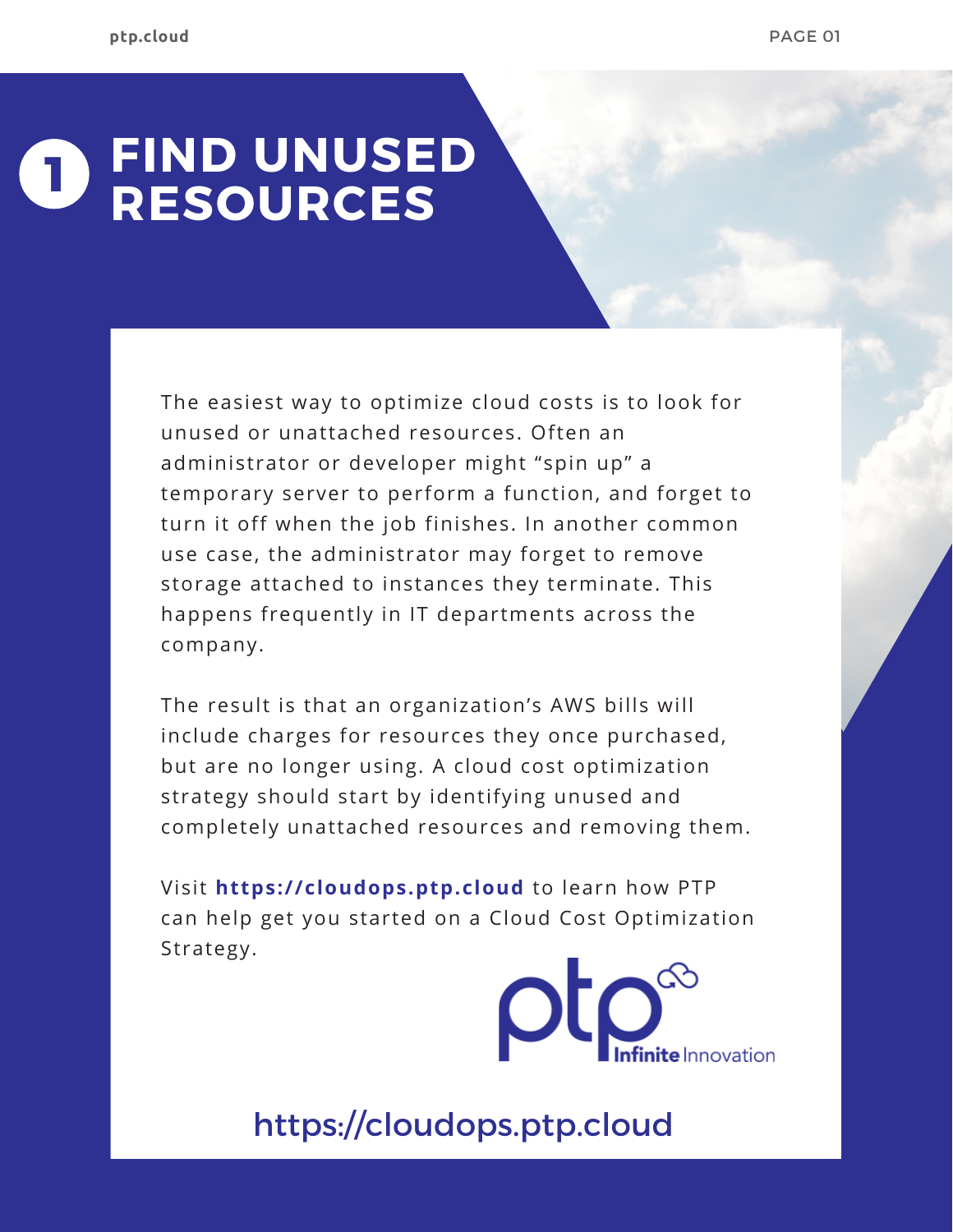#### **UTILIZE HEAT MAPS 2**

Heat maps are important mechanisms for cloud cost optimization. A heat map is a visual tool showing peaks and valleys in computing demand. This information can be valuable in establishing start and stop times to reduce costs. For example, heat maps can indicate whether development servers can safely shut down on weekends.

While administrators can shut down servers manually, a better option is to leverage automation to schedule instances to start and stop, thereby optimizing costs

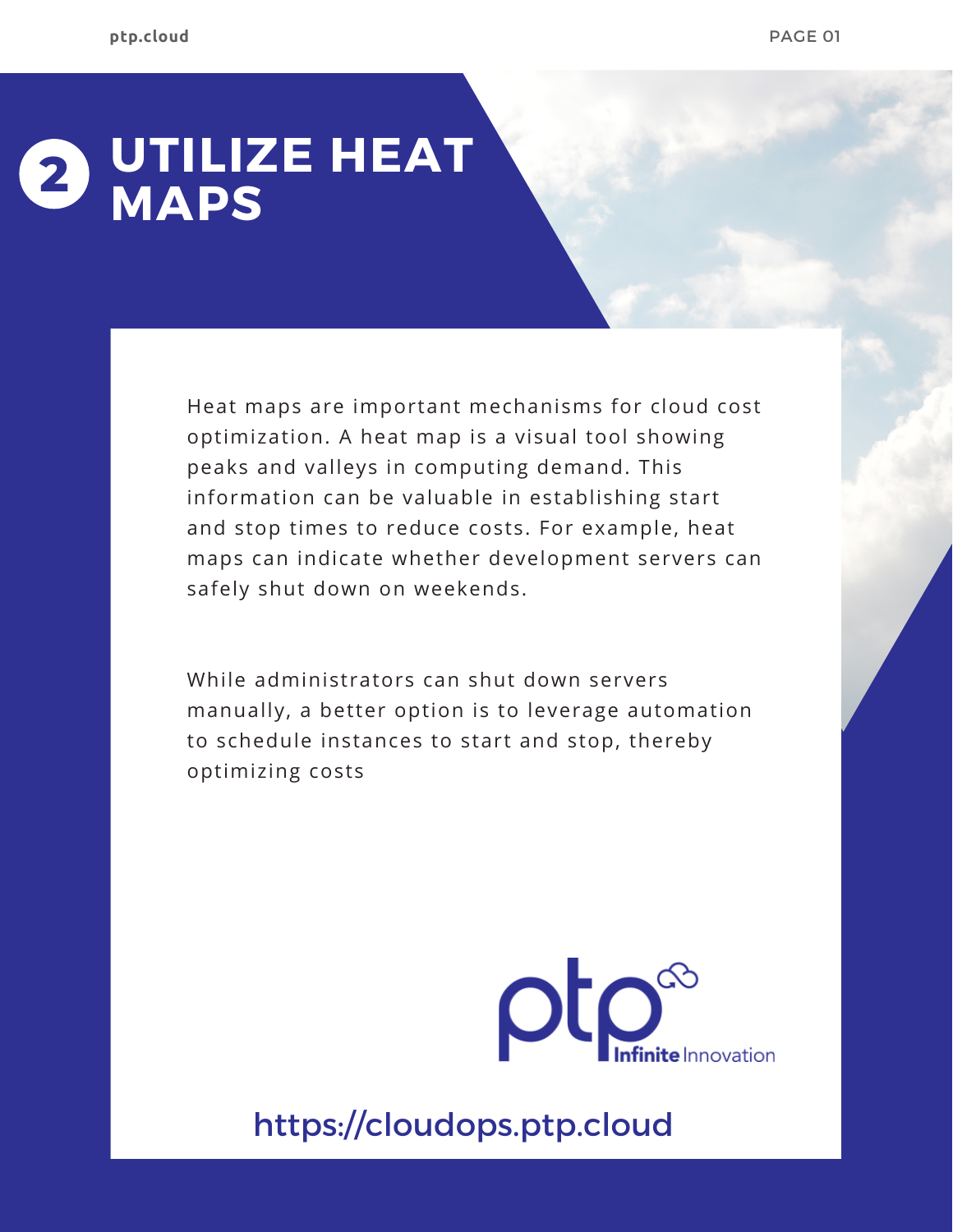#### **RIGHT SIZE COMPUTING 3**

Right Sizing is the process of analyzing computing services and modifying them to the most efficient size. It's difficult to size instances correctly when cloud administrators have more than 1.7 million possible combinations to choose from. In addition to server sizes, you can optimize servers for memory, database, computing, graphics, storage capacity, throughput, and more.

Right Sizing tools can also recommend changes across instance families if necessary. Right Sizing does more than simply reducing cloud costs, it also helps with cloud optimization, which means achieving peak performance from the resources you are paying for.

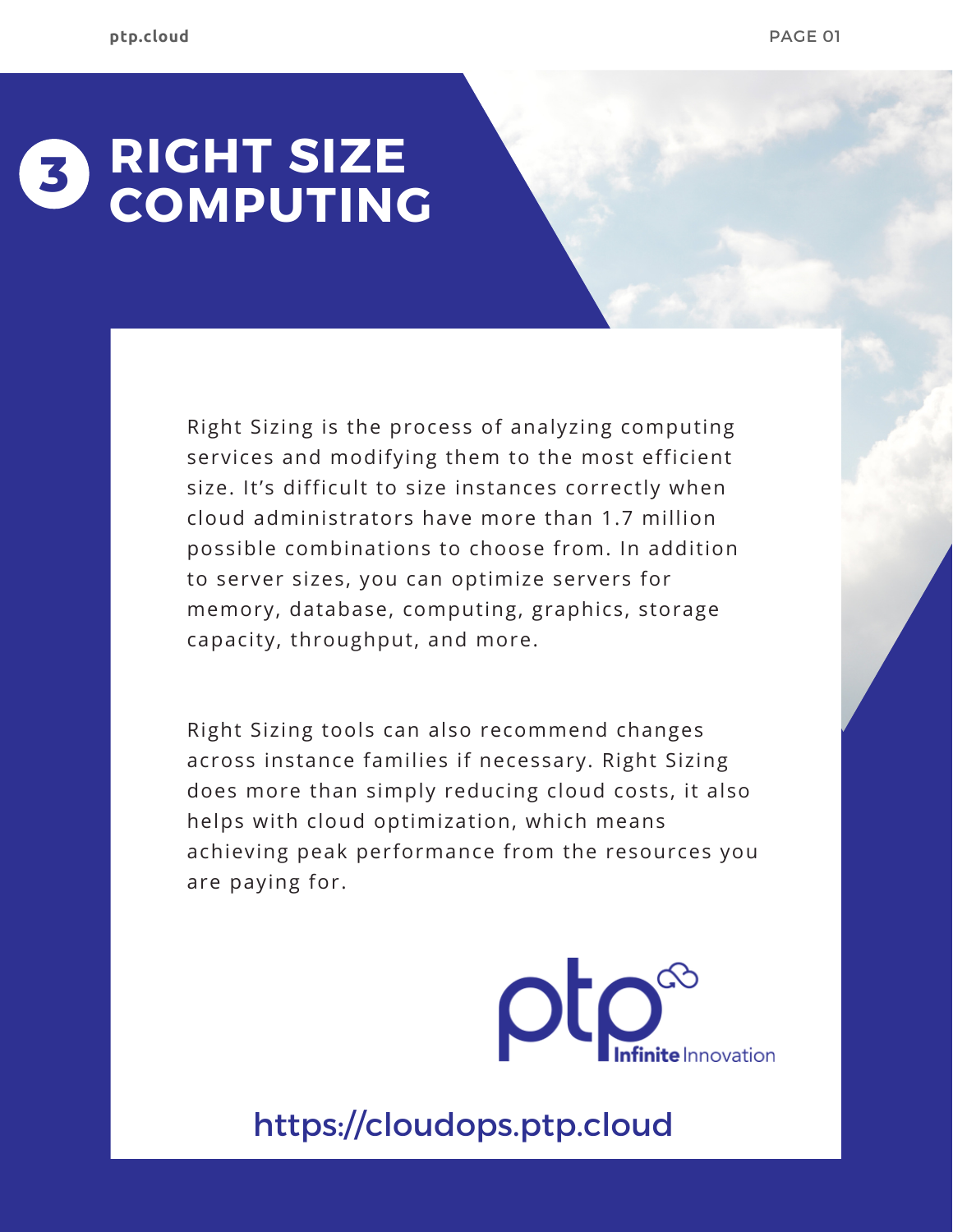## **AWS RESERVED INSTANCES 4**

Enterprises committed to the cloud for the longterm should invest in Reserved Instances. These are larger discounts based on upfront payment and time commitment. Reserved Instances savings can reach up to 75%, so this is a must for cloud cost optimization.

Since you can purchase Reserved Instances for one or three years, it is important to analyze your past usage and properly prepare for the future. To purchase Reserved Instances, follow instructions in the AWS [Management](https://aws.amazon.com/ec2/pricing/reserved-instances/buyer/) Console.

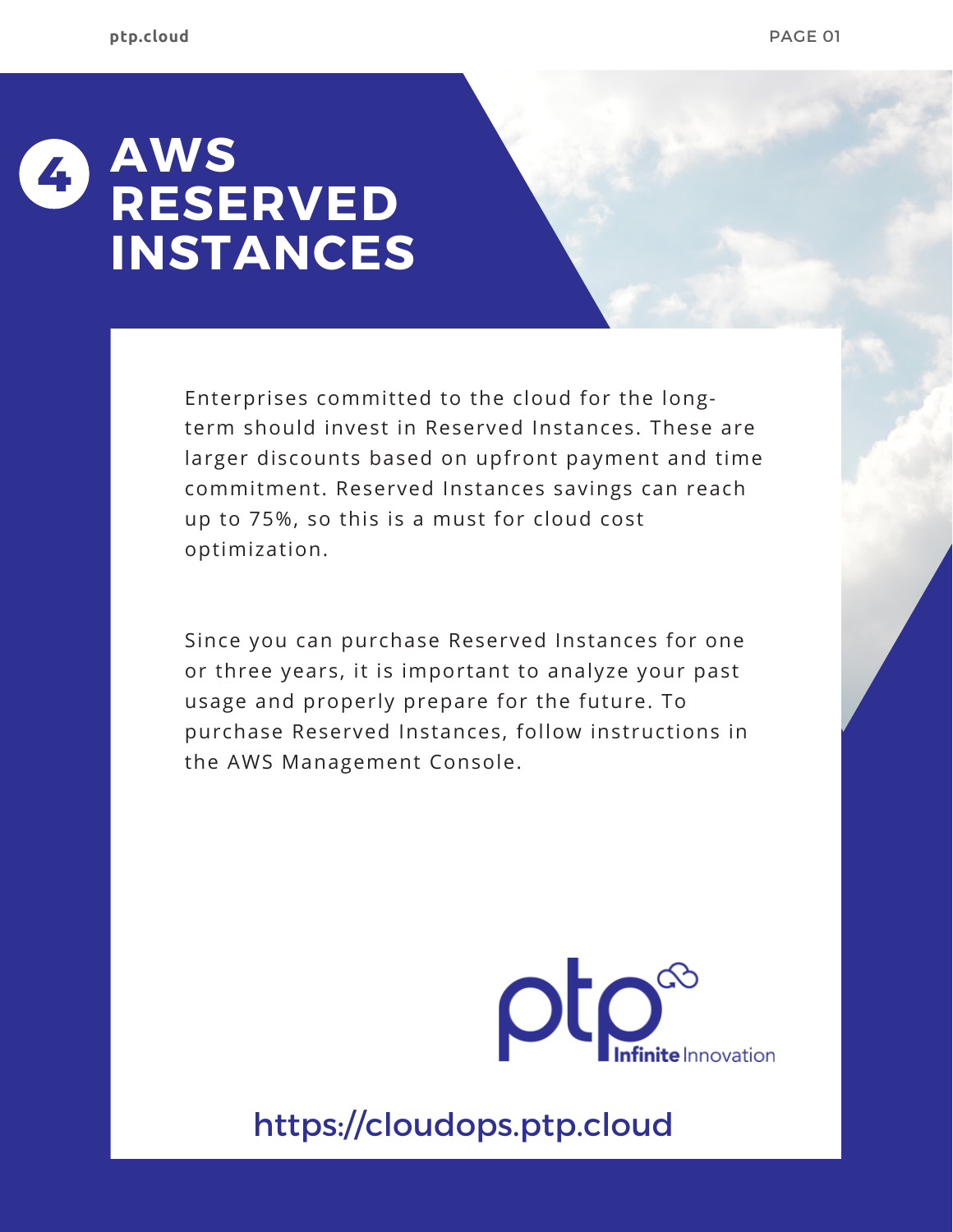## **ACT FAST ON SPOT INSTANCES 5**

Spot Instances are very different than Reserved Instances, but they can help you save more on your AWS spend. Spot Instances are available for auction and, if the price is right, can be purchased for immediate use.

However, opportunities to buy Spot Instances can go away quickly. That means they are best suited for particular computing cases like batch jobs and jobs that can be terminated quickly. Jobs like this are common in large organizations, so Spot Instances should be part of all cloud cost optimization strategies.